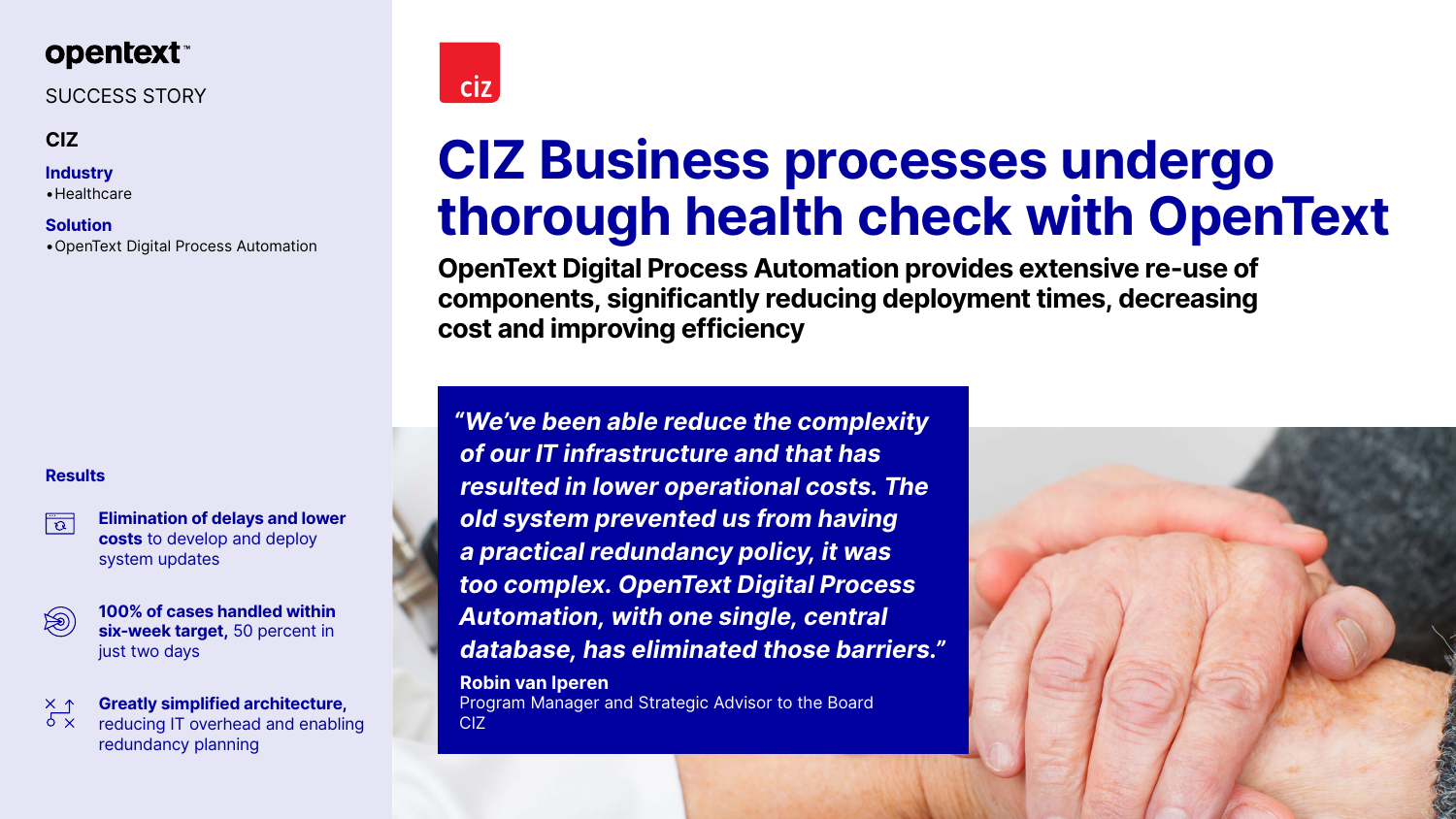#### **opentext™** CIZ Business processes undergo thorough health check with OpenText

**CIZ (Centrum Indicatiestelling Zorg) is the Dutch Care Assessment Agency, responsible for overseeing the Dutch Ministry of Health guidelines on the eligibility of care under the exceptional medical expenses act. Handling more than one million cases each year, CIZ is effectively the gatekeeper of €28.5 billion of central government funding. Formed in 2005 from 78 separate regional municipal units, its 1,400 employees operate from their Driebergen headquarters and a number of regional centers.**

From the outset, CIZ had used electronic folders to store documents and communications relating to each of the one million annual claims for the payment of exceptional medical expenses. Consistent problems persisted due to a lack of business process control around the handling of the cases. Keeping track of current workload was difficult with a complex infrastructure and data spread across 17 databases aligned to various regions.

Making changes to the old system involved extensive scoping, development and testing, meaning changes were expensive and could take three to six months to implement. CIZ issued an Invitation to Tender, inviting suitably qualified vendors to bid for a digital process automation (DPA)-oriented case management solution to improve its case handling capabilities.

#### **Criteria for selection included speed of development, ease of use and future flexibility. The best fit: OpenText Digital Process Automation**

During 2012, CIZ established the objectives for the new solution. Cost reduction, more agile update and release processes, and a greater level of process management, automation and reporting were key to their requirements. A simplified architecture, enabling redundancy to be built into the solution, would reduce risk in the event of a systems failure.

*"We carefully designed a scoring system to evaluate vendors who responded to our Invitation to Tender. This covered speed of development, ease of use, future flexibility and, of course, price,"* said Robin van Iperen, program manager and strategic advisor to the Board, CIZ. *"OpenText Digital Process Automation came out on top and was the best fit to meet our needs."*

#### **Building an effective, efficient project team for rapid deployment**

Early in 2013, CIZ commenced implementation of the OpenText-based solution. This would involve extensive scoping, design, development and testing. Working with systems integrator Atos, CIZ appointed one of its 10 operational unit managers as project owner.

*"Having the project owner on site every day meant that whenever decisions needed to be made, she was available. We had the business, third parties and IT co-located, making communications much simpler,"* added van Iperen.

One of the key objectives for the project was agility. Change requests had previously taken up to six months to reach production. Throughout the project implementation and beyond, CIZ adopted the Scrum methodology for agile development. CIZ is now in the position where it can release new developments into production on a daily basis, but choose a six week cycle.

#### **Reducing costs and opening up new possibilities, providing future flexibility**

The cost of maintaining the old solution, with its fragmented architecture and distributed databases, was a focus for CIZ when drawing up new requirements. OpenText Digital Process Automation *"Our users appreciate* 



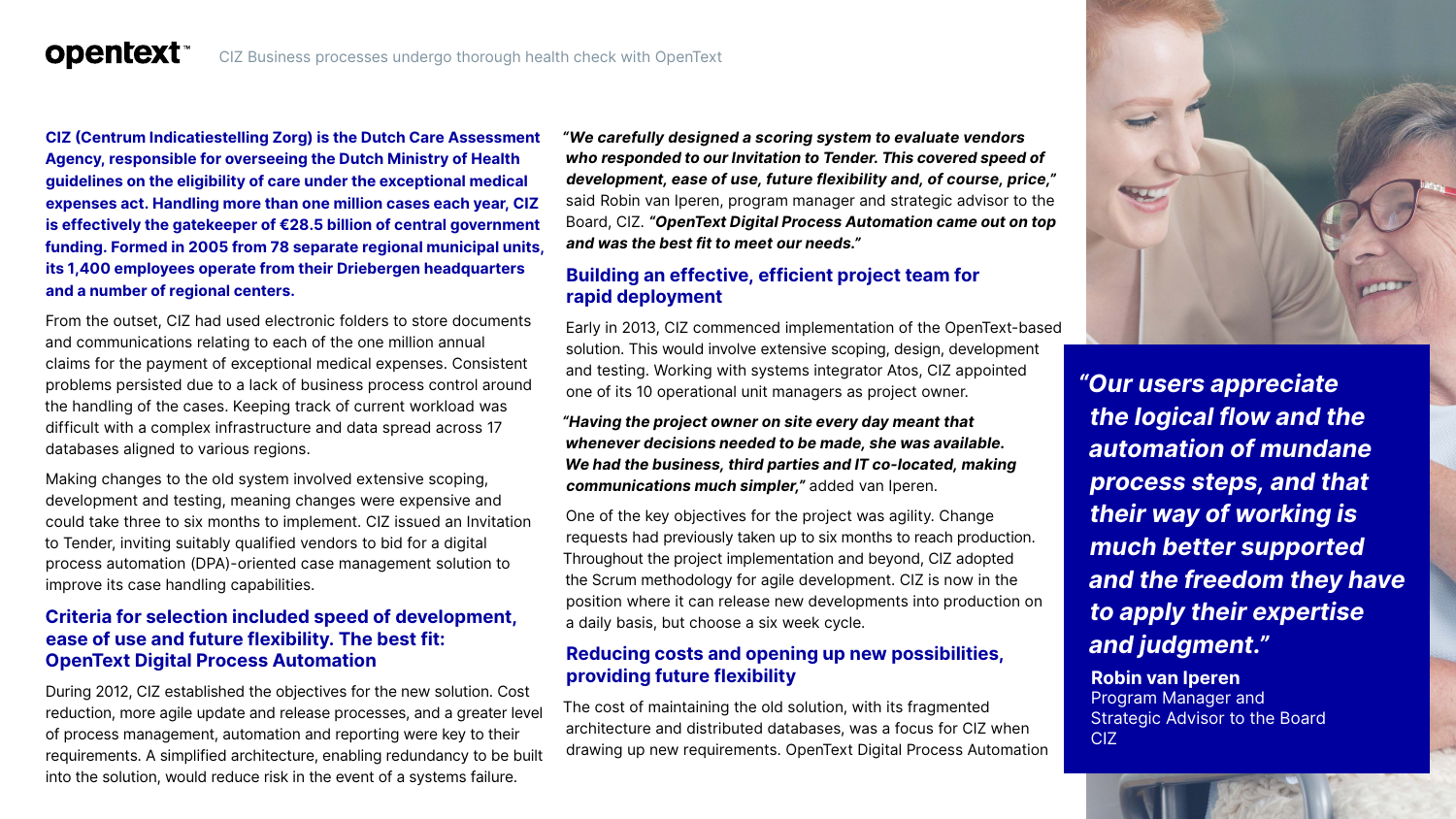has allowed CIZ to address this, enabling numerous legacy systems to be decommissioned and offering other benefits, as well.

*"We've been able to reduce the complexity of our IT infrastructure and that has resulted in lower operational costs. The old system prevented us from having a practical redundancy policy, it was too complex. OpenText Digital Process Automation, with one single, central database, has eliminated those barriers,"* said van Iperen.

With business data now under control, the cost of making changes is much lower and can be performed with greater agility. Management reporting has been improved, as has the throughput of cases, enabling CIZ to better meet its operational targets.

### **Business control with user flexibility**

CIZ set out to implement a level of process control that would ensure consistency across all operational units and locations without being overly inflexible to users.

*"We wanted users to be on side with this key investment. Our users are the experts in assessing and processing each case that we handle. The OpenText system has allowed us to build that flexibility in, providing process efficiency but also giving our knowledgeable users the ability to apply their judgment on a caseby-case basis,"* said van Iperen.

The co-location of teams had a positive effect on the implementation. By working the way it did, CIZ realized it could provide a better solution by not being over-prescriptive in their process design, giving users the freedom to decide the next step in a case.

*"Our users have been very positive towards the new OpenText Digital Process Automation solution. They appreciate the logical*  *flow and the automation of mundane process steps, and that their way of working is much better supported and the freedom they have to apply their expertise and judgment,"* explained van Iperen.

#### **Improving the user experience and efficiently automating process steps, with 100 percent of cases within target**

When an individual makes a claim for exceptional medical expenses, they typically do so online. The application enters the OpenText system and is routed according to data points that have been captured, largely automatically. This was previously a manual, labor-intensive process.

*"With OpenText, we're now handling 80 percent of cases within two weeks, and 50 percent within two days. One hundred percent of cases are processed within the six week target,"* added van Iperen.

The only exceptions to the six-week target are those cases awaiting external input, for example a report from a medical specialist or test results. The solution provides accurate, up-to-date reporting on cases that are about to surpass, or have surpassed, the target timelines with detailed management information.

In addition to the 1,200 or so internal users of the solution, approximately 15,000 external users are also benefitting from improvements made possible with OpenText. For example, online applications can now be suspended and saved as a draft, enabling users to return at a later date, perhaps with additional information. PDF exports of applications can be downloaded and questions are now more intelligent, with conditional branching shortening and simplifying the process for many.

*"With OpenText, we're now handling 80 percent of cases within two weeks, and 50 percent within two days. One hundred percent of cases are processed within the six week target."* 

**Robin van Iperen**  Program Manager and **Strategic Advisor to the Board** CIZ